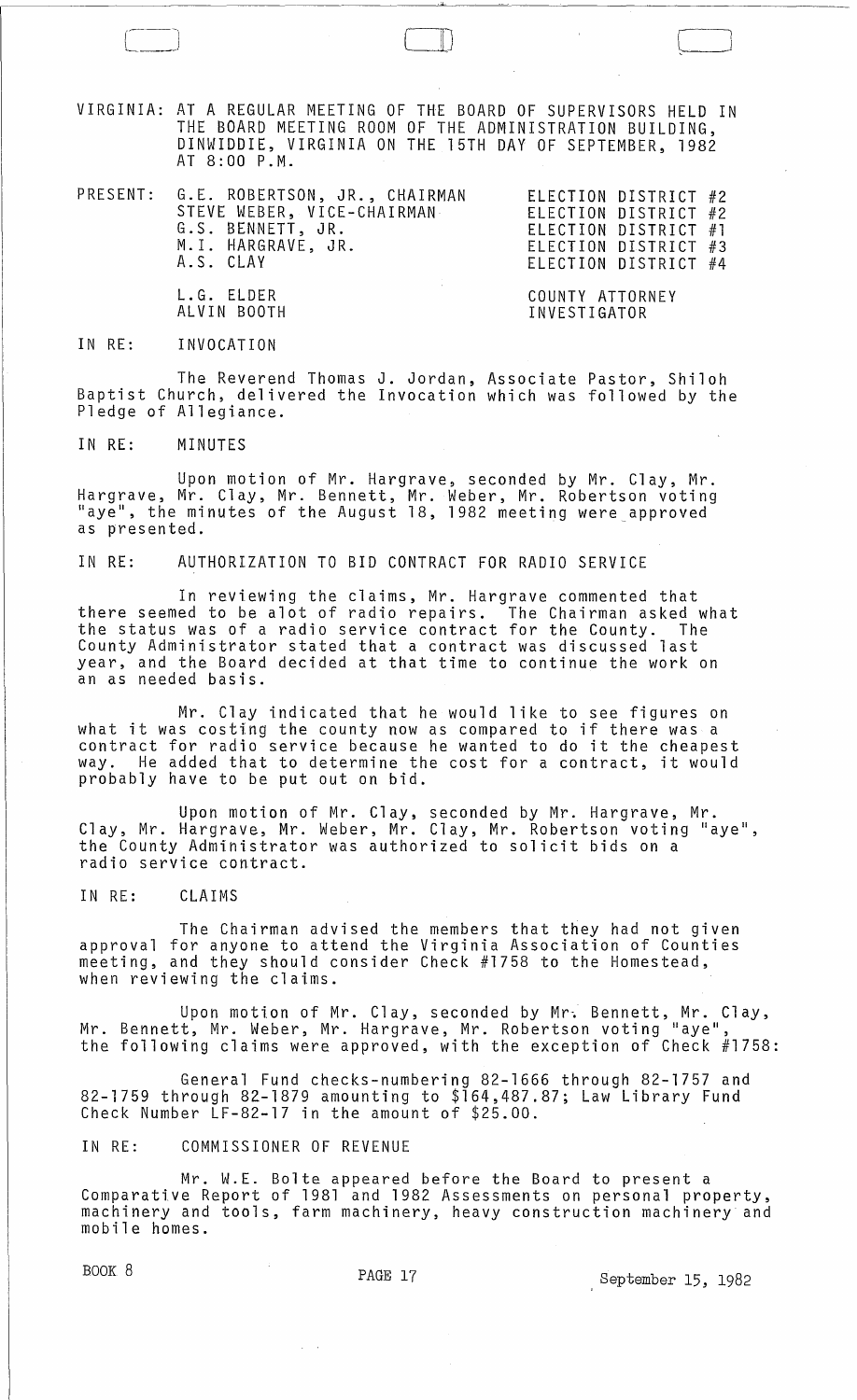# IN RE: TREASURER

Mrs. Margaret W. Lewis was not present at the meeting, but previously provided copies of her report for the month of August, 1982 to be presented to the Board.

Mr. Bennett asked if it looked like the County will be able to get to December without borrowing. The County Administrator stated that in discussions with the Treasurer, he felt the County could certainly get through October without borrowing.

Mr. Robertson asked if the Treasurer was keeping the checking account as low as possible to allow the maximum investment of funds. The County Administrator stated she was.

IN RE: SHERIFF'S DEPARTMENT--APPROVAL OF TELETYPE TERMINAL

Mr. Alvin Booth, Investigator, appeared before the Board to answer any questions they might have concerning the Sheriff's request for a teletype terminal. The request was presented at the August 18, 1982 meeting.

Mr. Robertson commented about the State taking over the funding of the equipment. The County Administrator stated that the County would have to fund the installation, shipping and rental until July of 1983 at which time it would be placed in the Sheriff's budget and, hopefully, the State would agree to fund it.

Mr. Clay stated that he had talked with members of the Sheriff's Department who indicated there was a real need for the equipment.

Mr. Clay moved that the Sheriff's Department be authorized to install a teletype terminal in their department. Mr. Hargrave seconded the motion. He asked if there was a competing brand available. Mr. Booth stated that this brand was used throughout the State. Mr. Hargrave then asked if it was normally rented. Mr. Booth stated he talked with Chesterfield and Prince George and they were both renting. Mr. Hargrave also asked if the County could apply now to have it taken over by the State. The County Administrator indicated they would but because it was not a budgeted item, it did not look encouraging this year.

Mr. Robertson asked if it would be such an important item that a backup would be needed when it was out. Mr. Booth said no backup would be needed. He then asked who performed the service. Mr. Booth advised him the service is provided by contract through a program with the State Police.

Mr. Weber asked who would be trained for the equipment. Mr. Booth stated all the Dispatchers and two or three other employees.

Mr. Clay, Mr. Hargrave, Mr. Weber, Mr. Bennett, Mr. Robertson voted "aye".

IN RE: BUILDING INSPECTOR

Mr. James L. Blaha was not present but previously provided copies of his August, 1982 report to be presented to the Board.

IN RE: ANIMAL WARDEN

Mr. L.A. Brooks, Jr. presented his report for the month of August, 1982.

In response to the Board's previous inquiry about the hours spent on dog bites, Mr. Brooks indicated that he had already spent 40 hours on dog bites this month. He stated that each case was different.

Mr. Robertson asked what type were most of the dog bites. Mr. Brooks stated that 75% were children. He added that he was usually able to find the dogs but they were very hard to catch.

 $\mathcal{L}^{(m)}$ 

 $\ddot{\phantom{a}}$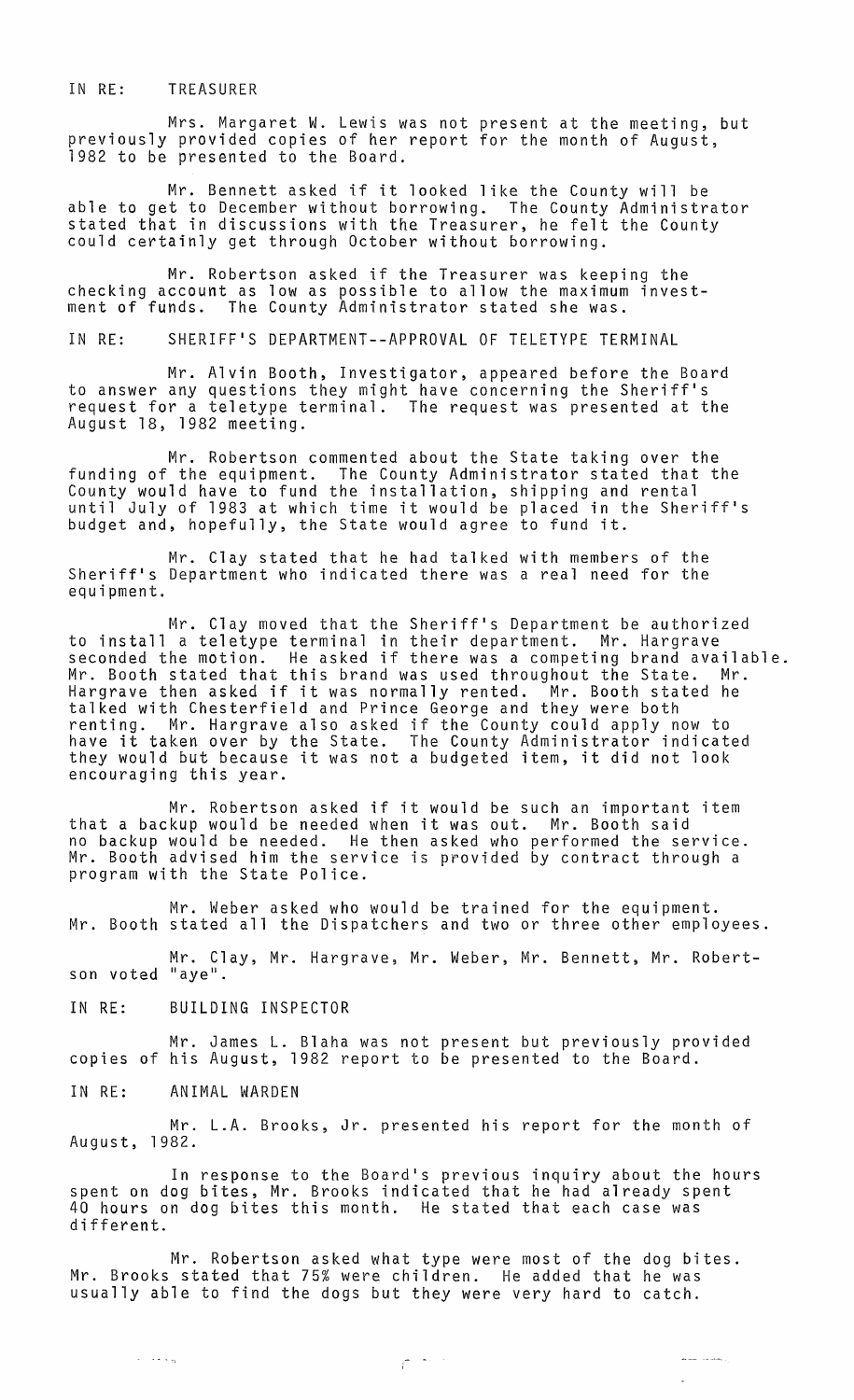Mr. Hargrave asked what percentage were licensed. Mr. Brooks indicated 25%. Most of the cases were stray dogs.

Mr. Weber asked if they are kept for a certain time. Mr. Brooks stated they were required to be confined 10 days. He added the parents pay the doctor's bill unless the owner is found. Then it becomes a civil matter.

 $\Box$ 

 $\frac{1}{2}$ 

Mr. Robertson asked what the child does if the dog is not found. Mr. Brooks stated it was up to the parents but they usually go through the shots.

Mr. Robertson stated that each year, the dogs are required to be penned up in May. He added he had heard comments that this really wasn't working and asked Mr. Brooks what results he had. Mr. Brooks advised that the ordinance was not a leash law and the dog was alright as long as he was in his own yard.

help the month before May to go door to door and asked how that worked neip the month before hay to go door to door and asked now that work<br>out. Mr. Brooks stated it did work and he was going to start again next week. Mr. Robertson said Mr. Brooks had requested the Assistant's

Mr.' Robertson asked if Mr. Brooks was able to satisfy all of the complaints. Mr. Brooks indicated he was able to satisfy most of them. He usually tries to get in touch with someone for three days. Mr. Hargrave asked if he was unable to get in touch with an individual, did he leave a note on the door to that effect.

Mr. Brooks stated that if he couldn't reach them by phone, most of the time it was useless to go to their house.

Mr. Hargrave stated that there was a concern one time that he wasn1t getting the messages and maybe if he left a note, people would know he tried.

Mr. Brooks stated they had gone to the duplicate system for messages and it had worked. He also has a tag to place on the door.

Mr. Robertson asked when Mr. Brooks was out on the road, did he have a regular time to check in. Mr. Brooks said it depends upon the seriousness of the call. He usually tries to check in three times a day.

IN RE: COMMUNITY DEVELOPMENT BLOCK GRANT PROGRAM -- 1982-83 APPLICATION

Mr. W.C. Scheid, Director of Planning, appeared before the Board to present the application for 1982-83 Community Development Block Grant funds, as he described at the August 18, 1982 meeting. Mr. M.G. Rainey, Director. of the Water Authority was also present to answer questions concerning the project.

Mr. Robertson asked if there would be mandatory hookup for the project. Mr. Rainey advised him that the individuals served would not be required to hook up to water but would be required to pay the connection fee. He added that they would be required to hook up to the sewer line.

Mr. Robertson expressed a concern for the burden placed on the people renttng the units and' their ability to pay. Mr. Rainey stated that because grant money was involved~ they would reduce the connection fee by 75%.

Mr. Weber indicated that he was not against the people receiving a service, but he did not think it was fair for the owners of the rental property to receive this 75% reduction when the users on the system now did not receive a break. Mr. Rainey explained that with the 75%. reduction on the connection fee, they would be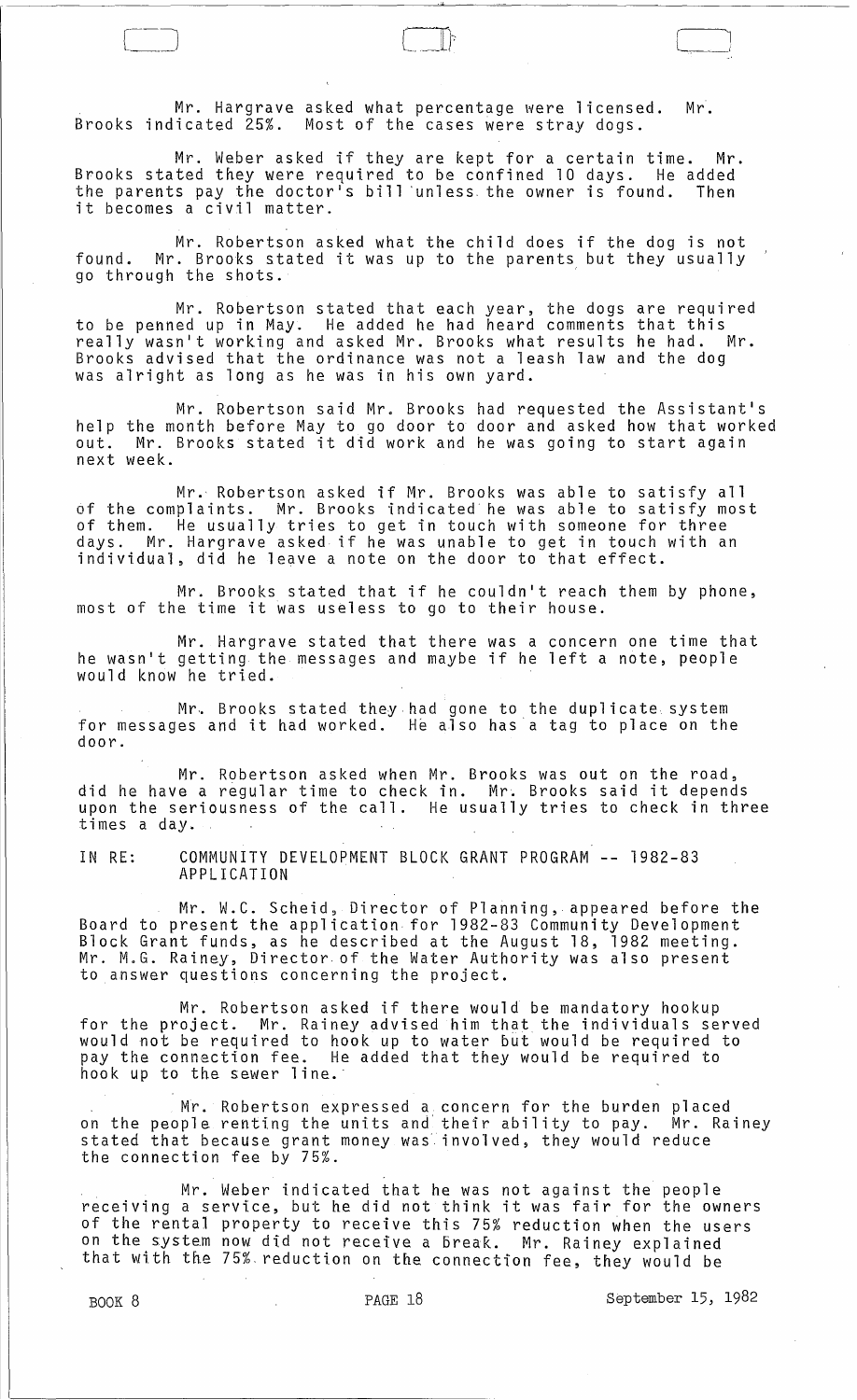paying \$500 which is the same the original users paid for a connection fee. Mr. Weber indicated he too did not want to see a burden on the individuals renting the property and he did not want to see any more mandatory hookups.

Mr. Hargrave stated that on the other side, the project would help to improve the conditions for the occupants, whereas now, some did not have indoor plumbing facilites and no room on the property for a septic tank.

Mr. Hargrave asked Mr. Rainey if he felt comfortable with his construction estimates if the project would not start until probably February of next year. Mr. Rainey stated he did if there was no delay in the starting time.

Mr. Weber asked if the pipe would be plastic or asbestos. Mr. Rainey said it would depend upon what the federal regulations required in awarding the contract.

Upon motion of Mr. Hargrave, seconded by Mr. Bennett, Mr. Hargrave, Mr. Bennett, Mr. Weber, Mr. Clay, Mr. Robertson voting "aye", the following resolution was adopted:

WHEREAS, the Commonwealth of Virginia through the Department of Housing and Community Development is administrating the Virginia Development Block Grant Program for Non-Entitlement Communities for FY 82-83; and

WHEREAS, the County of Dinwiddie is an eligible applicant for funds available through this program; and

WHEREAS, public water and sewer lines benefiting low and moderate income families is an eligible project under this program; and

WHEREAS, there is a need for public water and sewer lines in an area of Dinwiddie County known as Piney Beach/Oak Hill; and

WHEREAS, the total project cost is estimated at \$634,723.00 of which \$512,882.00 is construction costs which is within the maximum grant amount of \$700,000.00 for a single fiscal year; and

WHEREAS, the Dinwiddie County Water Authority has expressed an interest in administrating and constructing this project;

NOW THEREFORE BE IT RESOLVED by the Board of Supervisors of Dinwiddie County, Virginia, that an application be prepared and sent to the Department of Housing and Community Development requesting that funds in the amount of \$512,882.00 be made available for the construction of public water and sewer lines to serve the Piney Beach/ Oak Hill area; and

BE IT FURTHER RESOLVED by the Board of Supervisors of Dinwiddie County, Virginia, that the Dinwiddie County Administrator be authorized to act on behalf of the Board of Supervisors in entering into any and all agreements necessary to secure these grant funds; and

BE IT FURTHER RESOLVED by the Board of Supervisors of Dinwiddie County, Virginia that the Dinwiddie County Water Authority be authorized to administer the construction of this public water and sewer project.

IN RE: SOCIAL SERVICES DIRECTOR

Mrs. King B. Talley appeared before the Board to answer any questions they might have. She previously presented her financial report to be included in the Board material for this meeting. Mrs. Talley expressed her appreciation to the Board for concurring with her budget request presented at the August 18, 1982 meeting.

IN RE: TRANSFER OF FUNDS--1981-82 SCHOOL OPERATING BUDGET

Upon motion of Mr. Weber, seconded by Mr. Clay, Mr. Weber,

 $m = 100$ 

 $\tau=12$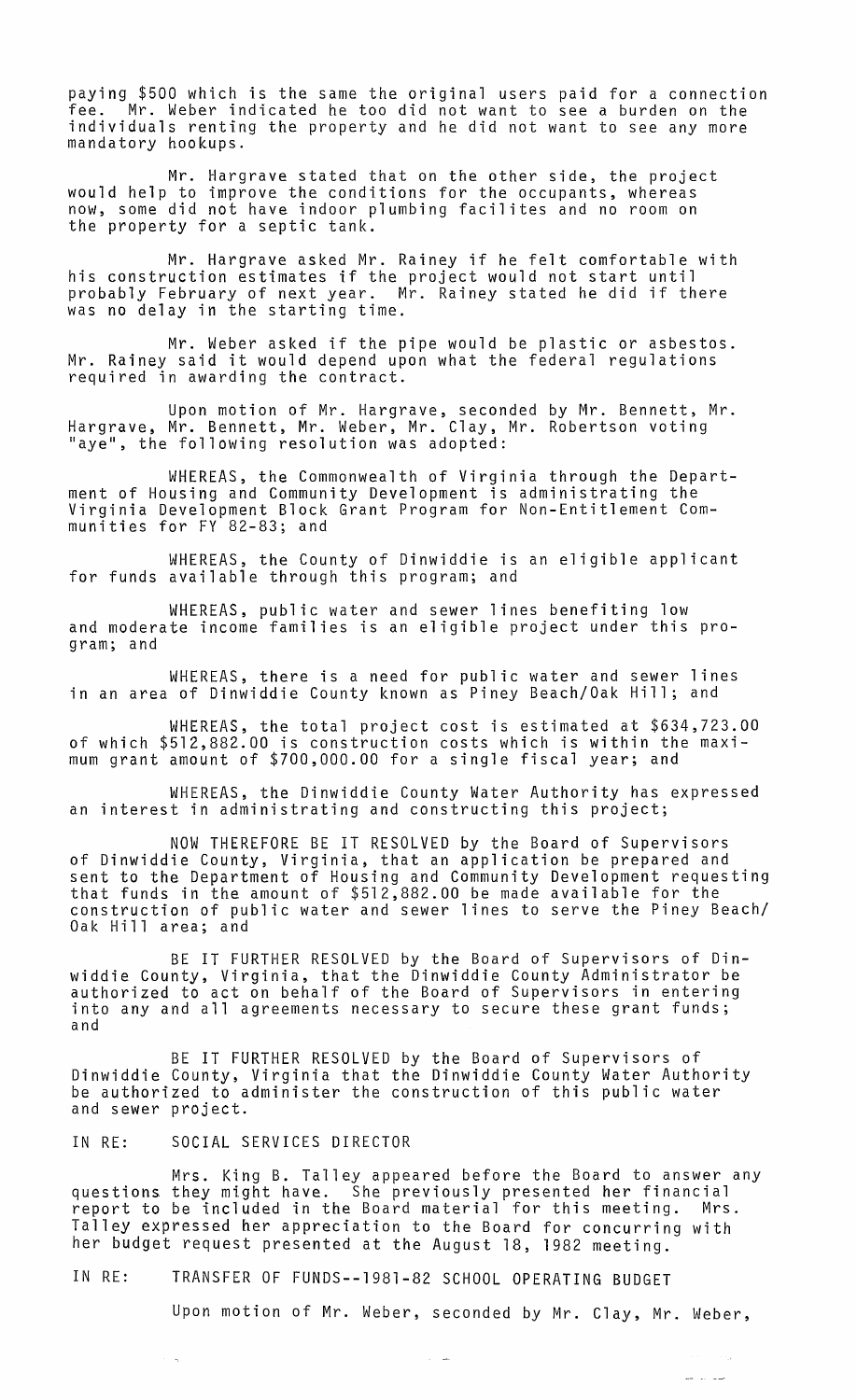Mr. Clay, Mr. Bennett, Mr. Hargrave, Mr. Robertson voting "aye", the following transfers were authorized within the 1981-82 School Operating budget

 $\Box$ 

| TRANSFER FROM: | $T0$ : |
|----------------|--------|
|                |        |

| 17B Instruction<br>and the contract of the |     | 17A Administration<br>17C Health Services | \$7,922.02<br>6,898.03 |
|--------------------------------------------|-----|-------------------------------------------|------------------------|
| н                                          |     | 17E Food Service                          | 21,497.49              |
| 11                                         |     | 17I Adult Education                       | 1,450.49               |
| 11.                                        | 19  | Capital Outlay                            | 35,880.18              |
| н.                                         | 20. | Debt Service                              | 6.54                   |
|                                            |     |                                           |                        |

#### IN RE: POSTPONEMENT OF APPOINTMENTS

The appointments to the Appomattox Basin Industrial Development Corporation Board were postponed until the October 6, 1982 meeting.

IN RE: RENEWAL OF SOIL SURVEY AGREEMENT UNTIL 9/30/83

Upon motion of Mr. Clay, seconded by Mr. Hargrave, Mr. Clay, Mr. Hargrave, Mr. Bennett, Mr. Weber, Mr. Robertson voting "aye", the Chairman was authorized to sign the renewal of the Dinwiddie Soil Survey Agreement extending it to September 30, 1983.

IN RE: REVIEW OF INCOME SOURCES

As discussed at the last meeting, the County Administrator distributed information on the dog license fees for the Board to review. He indicated he was still collecting information on the building fees and he would present at a later date. He advised the Board that if they desired to adjust the tax, a public hearing should be scheduled for the October 20,.1982 meeting with adoption at the November 3, 1982 meeting.

Mr. Robertson asked if the size of the kennel or restrictions as to where kennels are allowed could be considered at the same time. The County Attorney stated they could but it would be a separate ordinance.

Mr. Bennett asked if as the tax increased, was there a decline in the tags purchased? The County Administrator stated that the number of tags purchased has remained about the same.

No action was taken.

IN RE: INCREASE IN DUMPSTER USE

Mr. Robertson advised the Board that since the City of Petersburg has increased its Landfill fees, the County will probably see an increase in dumpster use from outside the County. He felt the County should be aware of the situation. The County Administrator added that there had been an increase in use from Chesterfield too since they raised their fees.

Mr. Hargrave felt it would be beneficial to make these localities aware of the increase the County is having to share because of usage by their citizens.

IN RE: STREETLIGHT--RT. 1322 AND U.S. #1 INTERSECTION

As instructed at the last meeting, the County Administrator presented information on placing a streetlight at the intersection of Rt. 1322 and U.S. #1. He indicated there was a light serving homes approximately three lots down that could be moved to the intersection.<br>The Chairman pointed out that the individuals where the light is approcessed on the cross down that the individuals where the light is.<br>The Chairman pointed out that the individuals where the light is<br>now located had not been contacted about moving it. A citizen from that area appeared before the Board to request that a light be placed at the intersection. She stated that she went to work in the morning at a restaurant on the road and she could not see where the entrance

BOOK 8 **PAGE 19 PAGE 19** September 15, 1982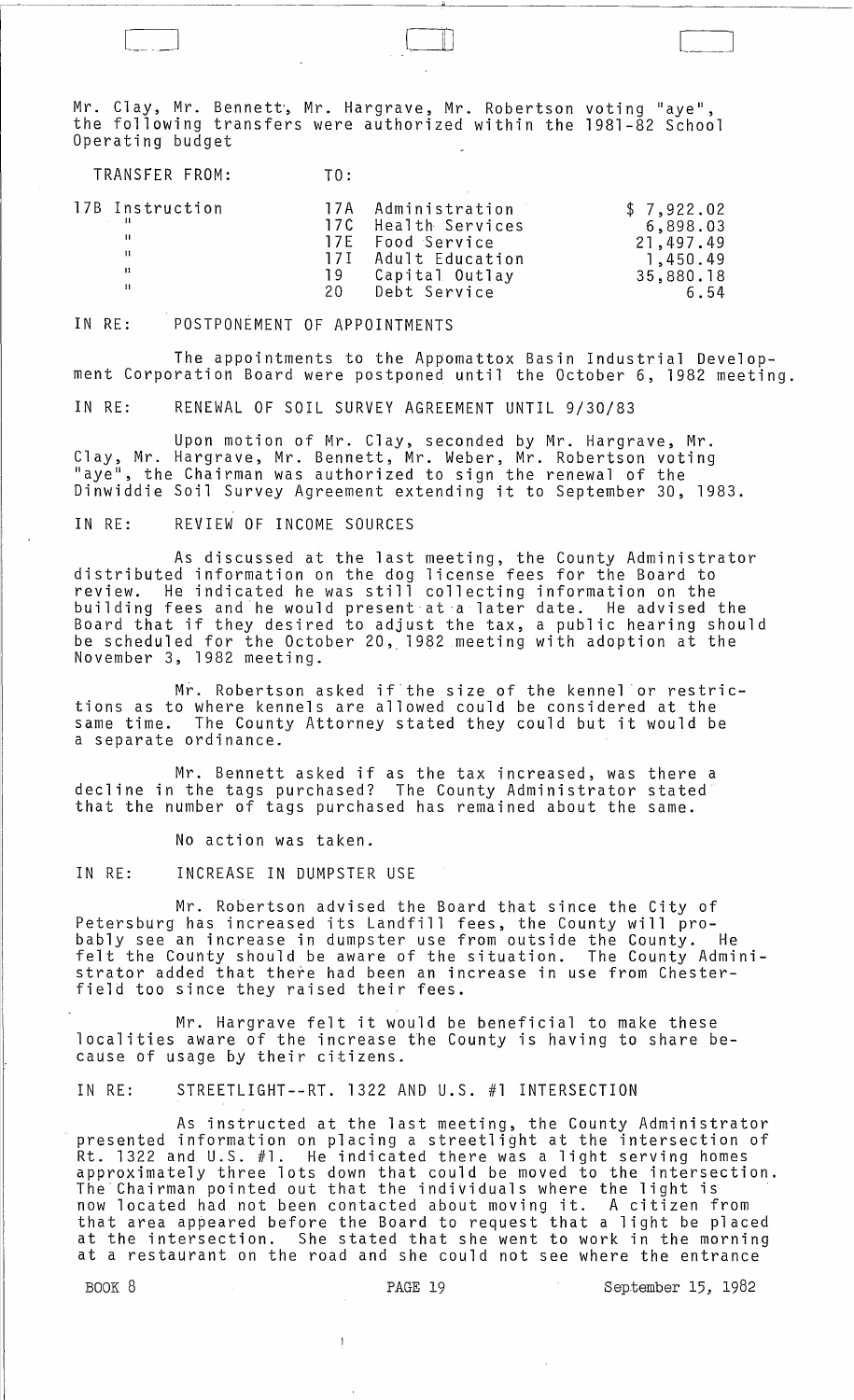was located to turn into the road. She felt it was a safety hazard for everyone that uses the road. She added that the restaurant owner was going to put up another light at the building to better light the area.

Mr. Hargrave questioned whether a light at the intersection would make it difficult to see when trying to enter the flow of traffic. He suggested a reflector might be more beneficial.

Mr. Weber moved that an additional light be placed at the intersection. Mr. Clay seconded the motion.

Mr. Bennett asked if the other streets in that area had lights at the intersection. The County Administrator indicated he di $\check{\rm d}$  not know which ones did or didn't. $\check{\phantom{\rm d}}$ 

Mr. Hargrave suggested that the marking of streets be a consideration on future lights.

Mr. Bennett felt that the reflectors would be sufficient for entrance to a road.

Mr. Hargrave suggested that the Board let the State put up reflectors to see if that would alleviate the problem before considering moving or adding a light.

Mr. Bennett agreed that they should approach the VDH&T Resident Engineer about a solution.

Mr. Hargrave amended Mr. Weber's motion to state that before moving or adding a light, the County Administrator ask the Virginia Department of Highways and Transportation Resident Engineer, Mr. C.B. Perry, to look at the intersection and offer any suggestions he might have for it and future situations in lieu of a light for discussion at the October 6, 1982 meeting.

Mr. Bennett seconded the amendment. Mr. Hargrave, Mr. Bennett, Mr. Weber, Mr. Clay, Mr. Robertson voted "aye<sup>"</sup>.

The vote on the original motion to add a light was: Mr.

Weber, Mr. Clay, Mr. Hargrave, Mr. Robertson voted "aye". Mr. Bennett abstained.

IN RE: PRESENTATION OF SHOOTING RANGE PERMITS--DONALD R. GREENWAY

The County Administrator presented two applications for shooting ranges from Mr. Donald Greenway. One will be located at St. John's Recreational Hall and the other behind Greenway Grocery Store. Because the County Code requires a waiting period of 28 days, action will be considered at the October 20, 1982 meeting.

# IN RE: CABLETELEVISION ORDINANCE WORKSHOP

 $\sim$   $\sim$   $\sim$   $\sim$   $\sim$  $\frac{1}{2} \frac{1}{2} \left( \frac{1}{2} \right)^2 + \frac{1}{2} \frac{1}{2} \left( \frac{1}{2} \right)^2$ 

The County Administrator presented information that has been prepared on the cable television ordinance and suggested a workshop session to be held October 6, 1982 at the regular day meeting. He stated that he and the County Attorney had taken the County1s ordinance and suggestions from two companies and come up with some suggested changes.

Mr. Robertson questioned why the Chair was not invited to participate in the discussions.

Mr. Elder stated that there was nothing new in the material. The Board had copies of the February letter and he had just recently received the other one.

Mr. Robertson indicated that he would like to have had more and better communications with the Board. Mr. Hargrave indicated that he did not understand Mr. Robertson's concern. Mr. Robertson stated he had made a specific request three months ago

 $\frac{1}{\sqrt{2}}$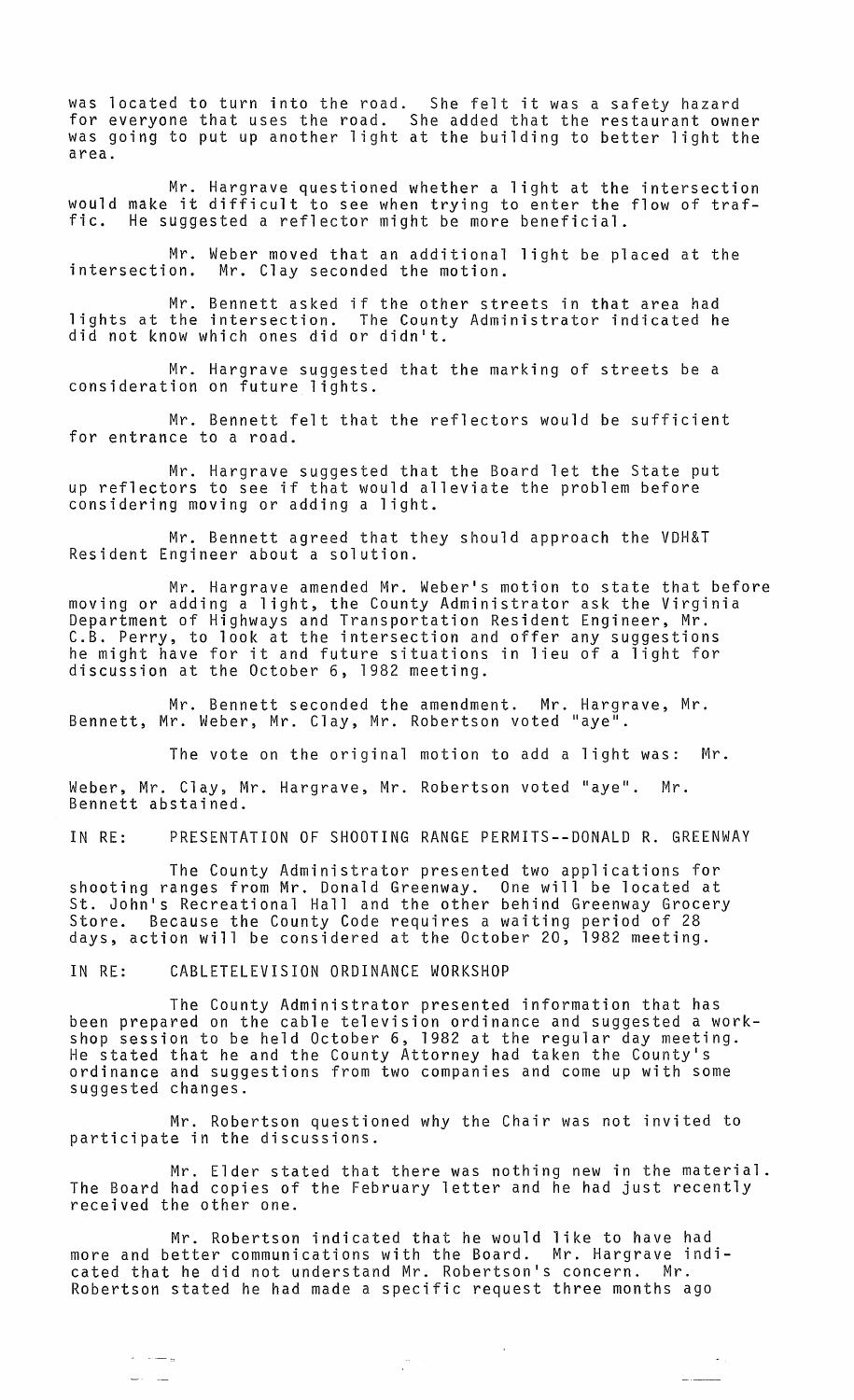to look at the inadequacies in the ordinance and discuss them with the County Attorney. He further indicated that he would like to have had input into the preparation of the material prior to meeting with the cable television companies. He was only asking for the courtesy.

Mr. Elder stated that he did not understand the problem. He understood that the Chair was attempting to arrange a meeting with the cable television companies and it fell through. He added that the letter received in February had been there some months and the last letter was-from a gentleman who had approached him and he told the gentleman to send a letter indicating his interest. Mr. Elder stated he was now presenting the information to the Board to arrange a meeting.

Mr. Robertson stated that the Chair was disappointed with communications with County government. He added he had been Chairman for nine months and has received only twelve telephone calls. Mr. Robertson stated he has not had communication from the Administrator. He added that he wanted to have input into what was going<br>on since he had spent considerable time on cabletelevision. This on since he had spent considerable time on cabletelevision. discussion merely gave him an opportunity to vent his frustration.

The Chair closed the discussion indicating there was a need to go into Executive Session.

## IN RE: EXECUTIVE SESSION

Upon motion of Mr. Clay, seconded by Mr. Bennett, Mr. Clay, Mr. Bennett, Mr. Weber, Mr. Hargrave, Mr. Robertson voting "aye", pursuant to Sec. 2.1-344(6) of the Virginia Freedom of Information Act, the Board moved into Executive Session at 10:15 P.M. to discuss legal matters. The meeting reconvened into Open Session at 10:30 P . M .

IN RE: BROWN VS. WATER AUTHORITY & ET ALS

Upon motion of Mr. Hargrave, seconded by Mr. Clay, Mr. Hargrave, Mr. Clay, Mr. Weber, Mr. Bennett, Mr. Robertson voting "aye", the County Attorney was authorized and instructed to act on behalf of the County in the case of Brown vs. the Water Authority and et als.

## IN RE: ADJOURNMENT

Upon motion of Mr. Bennett, Bennett, Mr. Hargrave, Mr. Weber, Mr. "aye", the meeting adjourned at 10:32

ATT <sup>E</sup>STN------------ • C. K TT

seconded.by Mr. Hargrave, Mr.

 $\Box$ 

seconded by Mr. Hargrave, Mr.<br>Hargrave, Mr. Robertson voting<br>P.M. Wertson, JR., CHAIRMAN G.E. KOBERTSON, JR., CAAIRMAN